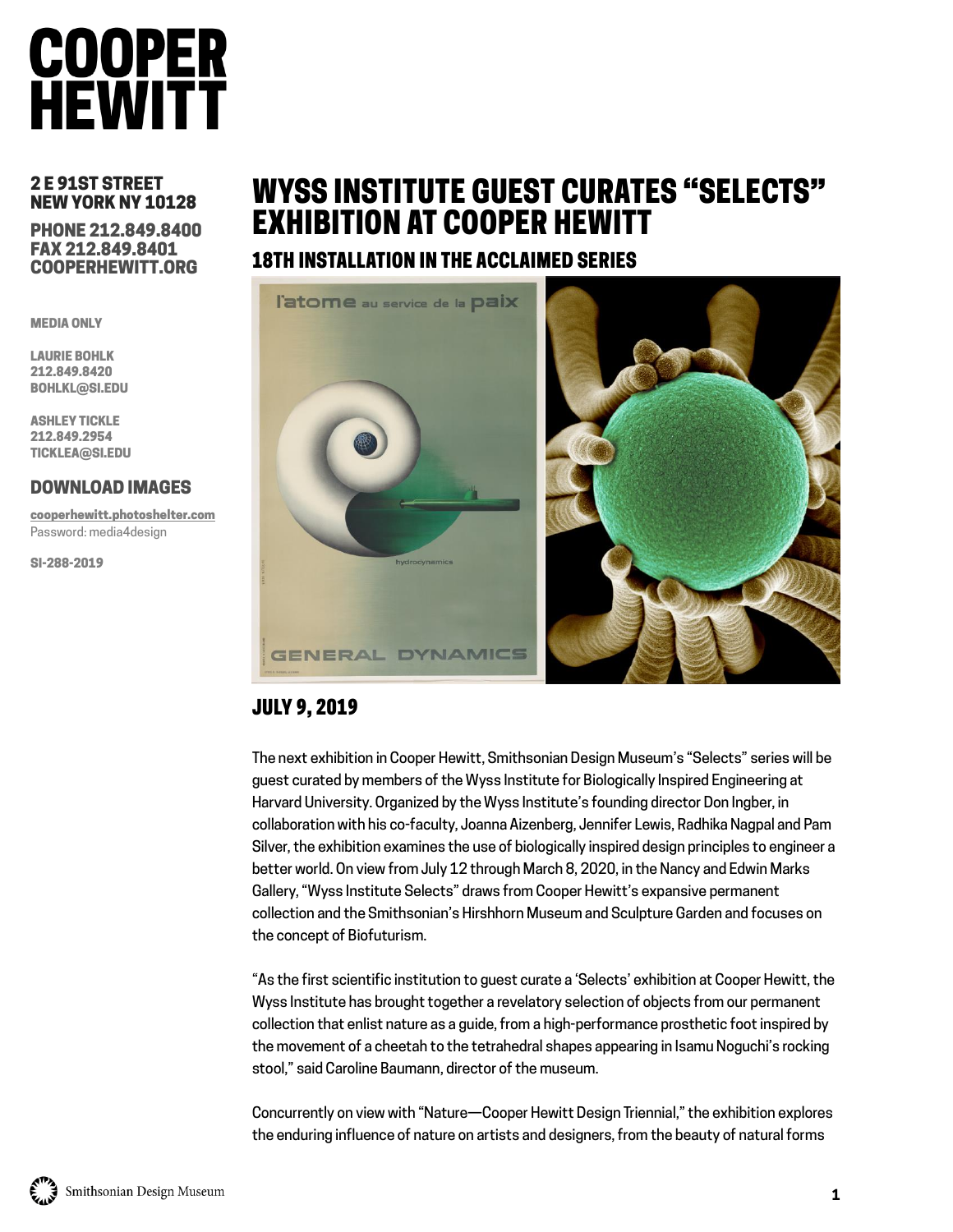# **COOPER**<br>HEWITT

to the underlying principles that provide living organisms with their incredible strength, resilience and efficiency.

Taking its name from the Futurism movement of the 20th century that embraced the power of technology, Biofuturism, according to the Wyss Institute, looks to nature for inspiration to drive a new wave of technology innovation. Bioinspired technologies are applied to a broad range of medical and industrial applications, as well as to gain further insight into how nature builds, controls and manufactures. On view will be the Robobee, designed by the Wyss Institute, which is the world's first insect-scale flying robot. It was created to mimic the interactions of bees in response to the alarming collapse of bee colonies worldwide in recent years. Also on view will be items from Stoll's Performance+ series of athletic garments, which showcase the unique potential of machine knitting in the advancement of smart textile technology. The balaclava incorporates a mesh structure with copper wire that heats air to 104 degrees Fahrenheit before it is inhaled, decreasing the incidence of chest infection among runners and other winter athletes.

The works on view in the Synthetic Biology section of the exhibition range from a textile by aboriginal designer Judith Kngwarreye who creates a landscape of local flora and fauna to a Bioimplantable Device for Reconstructive Shoulder Surgery, designed by Ellis Developments, which mimics the natural fibrous arrays of ligaments and acts as a scaffold for new tissue growth.

Another section of the exhibition will highlight how the beauty and elegance of a single natural form—the spiral—has inspired artists and designers throughout time. Objects range from a helical 18th-century candlestick to the Triton tea service by Arje Griest and Turret earrings by Ted Muehling, which take inspiration from spiral-shaped seashells.

"Wyss Institute Selects" is made possible by the Marks Family Foundation Endowment Fund.

## ABOUT COOPER HEWITT, SMITHSONIAN DESIGN MUSEUM

Cooper Hewitt is America's design museum. Inclusive, innovative and experimental, the museum's dynamic exhibitions, education programs, master's program, publications and online resources inspire, educate and empower people through design. An integral part of the Smithsonian Institution—the world's largest museum and research complex—Cooper Hewitt is located on New York City's Museum Mile in the historic, landmark Carnegie Mansion. Steward of one of the world's most diverse and comprehensive design collections—over 210,000 objects that range from an ancient Egyptian faience cup dating to about 1100 BCE to contemporary 3D-printed objects and digital code—Cooper Hewitt welcomes everyone to discover the importance of design and its power to change the world. Cooper Hewitt knits digital into experiences to enhance ideas, extend reach beyond museum walls, and enable greater access, personalization, experimentation and connection.

Cooper Hewitt is located at 2 East 91st Street at Fifth Avenue in New York City. Hours are Sunday through Friday, 10 a.m. to 6 p.m., and Saturday, 10 a.m. to 9 p.m. The Arthur Ross